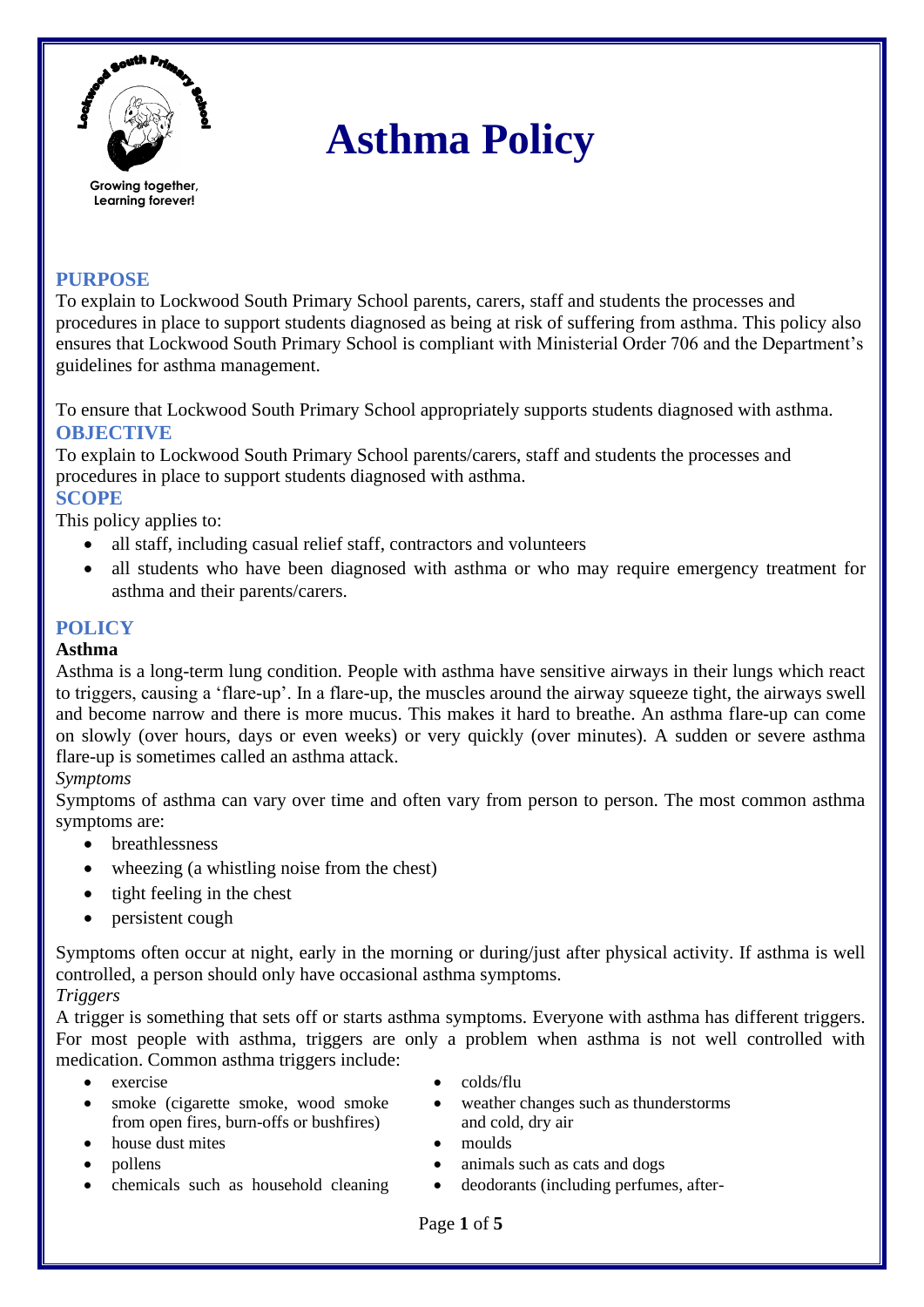products

- food chemicals/additives
- laughter or emotions, such as stress

shaves, hair spray and aerosol deodorant sprays)

• certain medications (including aspirin and anti-inflammatories)

#### **Asthma management**

If a student diagnosed with asthma enrols at Lockwood South Primary School:

- 1. Parents/carers must provide the school with an Asthma Action Plan which has been completed by the student's medical practitioner. The plan must outline:
	- the prescribed medication taken by the student and when it is to be administered, for example as a pre-medication to exercise or on a regular basis
	- emergency contact details
	- the contact details of the student's medical practitioner
	- the student's known triggers
	- the emergency procedures to be taken in the event of an asthma flare-up or attack.
- 2. Parents/carers should also provide a photo of the student to be included as part of the student's Asthma Action Plan.
- 3. Lockwood South Primary School will keep all Asthma Action Plans in the school first aid room.
- 4. School staff may also work with parents/carers to develop a Student Health Support Plan which will include details on:
	- how the school will provide support for the student
	- identify specific strategies
	- allocate staff to assist the student

Any Student Health Support Plan will be developed in accordance with Lockwood South Primary School's Healthcare Needs Policy. If a student diagnosed with asthma is going to attend a school camp or excursion, Lockwood South Primary School parents/carers are required to provide any updated medical information.

- 5. If a student's asthma condition or treatment requirements change, parent/carers must notify the school and provide an updated Asthma Action Plan.
- 6. School staff will work with parents/carers to review Asthma Action Plans (and Student Health Support Plans) once a year.

#### **Student asthma kit**

All students diagnosed with asthma are required to have a student asthma kit at school which contains:

- their own prescribed reliever medication labelled with the student's name
- their spacer, and mouthpiece if they use one
- a copy of the student's asthma action plan

Student portable asthma kits will be stored in the school first aid room.

#### **Asthma emergency response plan**

If a student is:

- having an asthma attack
- difficulty breathing for an unknown cause, even if they are not known to have asthma

School staff will endeavour to follow the Asthma First Aid procedures outlined in the table below. School staff may contact Triple Zero "000" at any time.

| <b>Step</b> | Action                                                        |
|-------------|---------------------------------------------------------------|
| . .         | $\sim$<br>$\cdots$<br>S <sub>1</sub> t the person<br>`uprigni |
|             |                                                               |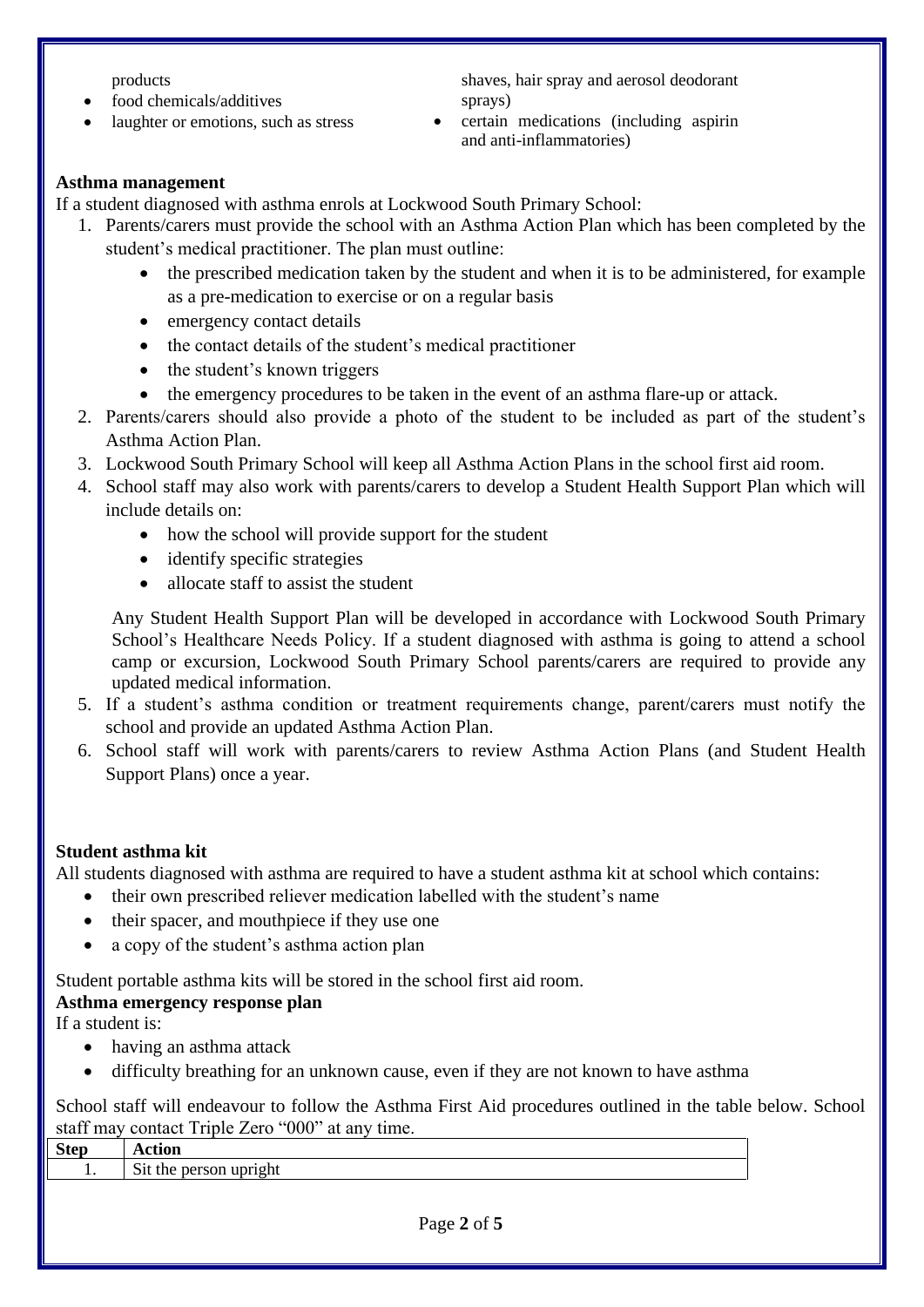|                  | Be calm and reassuring<br>$\bullet$                                                                                                                                                 |  |  |  |  |  |
|------------------|-------------------------------------------------------------------------------------------------------------------------------------------------------------------------------------|--|--|--|--|--|
|                  | Do not leave them alone                                                                                                                                                             |  |  |  |  |  |
|                  | Seek assistance from another staff member or reliable student to locate the<br>student's reliever, the Asthma Emergency Kit and the student's Asthma Action<br>Plan (if available). |  |  |  |  |  |
|                  | If the student's action plan is not immediately available, use the Asthma First<br>$\bullet$<br>Aid as described in Steps 2 to 5.                                                   |  |  |  |  |  |
| 2.               | Give 4 separate puffs of blue or blue/grey reliever puffer:                                                                                                                         |  |  |  |  |  |
|                  | Shake the puffer                                                                                                                                                                    |  |  |  |  |  |
|                  | Use a spacer, and mouthpiece if you have one                                                                                                                                        |  |  |  |  |  |
|                  | Put 1 puff into the spacer                                                                                                                                                          |  |  |  |  |  |
|                  | Take 4 breaths from the spacer                                                                                                                                                      |  |  |  |  |  |
| 3.               | Wait 4 minutes                                                                                                                                                                      |  |  |  |  |  |
|                  | If there is no improvement, give 4 more separate puffs of blue/grey reliever as                                                                                                     |  |  |  |  |  |
|                  | above                                                                                                                                                                               |  |  |  |  |  |
|                  | (or give 1 more dose of Bricanyl or Symbiocort inhaler)                                                                                                                             |  |  |  |  |  |
| $\overline{4}$ . | If there is still no improvement call Triple Zero "000" and ask for an ambulance.                                                                                                   |  |  |  |  |  |
|                  | Tell the operator the student is having an asthma attack                                                                                                                            |  |  |  |  |  |
|                  | Keep giving 4 separate puffs every 4 minutes until emergency assistance arrives<br>(or 1 dose of Bricanyl or Symbicort every 4 minutes $-$ up to 3 doses of                         |  |  |  |  |  |
|                  | Symbicort)                                                                                                                                                                          |  |  |  |  |  |
| 5.               | If asthma is relieved after administering Asthma First Aid, stop the treatment and                                                                                                  |  |  |  |  |  |
|                  | observe the student. Notify the student's emergency contact person and record the                                                                                                   |  |  |  |  |  |
|                  | incident.                                                                                                                                                                           |  |  |  |  |  |
|                  |                                                                                                                                                                                     |  |  |  |  |  |

Staff will call Triple Zero "000" immediately if:

- the person is not breathing
- if the person's asthma suddenly becomes worse or is not improving
- if the person is having an asthma attack and a reliever is not available
- if they are not sure if it is asthma
- if the person is known to have anaphylaxis

#### **Training for staff**

Lockwood South Primary School will arrange the following asthma management training for staff:

| <b>Staff</b>    | <b>Completed by</b> | <b>Course</b>                                    | Provider                                             | Cost                             | <b>Valid for</b> |
|-----------------|---------------------|--------------------------------------------------|------------------------------------------------------|----------------------------------|------------------|
| Group<br>Genera | All staff           | Management of<br>Asthma risks<br>and emergencies | Any RTO that<br>has this course<br>in their scope of | Paid for by<br>Lockwood<br>South | 3 years          |
| l Staff         |                     | in the<br>workplace.<br>22556VIC<br>(accredited) | practice                                             | Primary<br>School                |                  |

Lockwood South Primary School will ensure staff know which students have asthma and are properly aware of asthma management procedures

- the procedures outlined in this policy
- the causes, symptoms and treatment of asthma
- identities of the students diagnosed with asthma
- how to use a puffer and spacer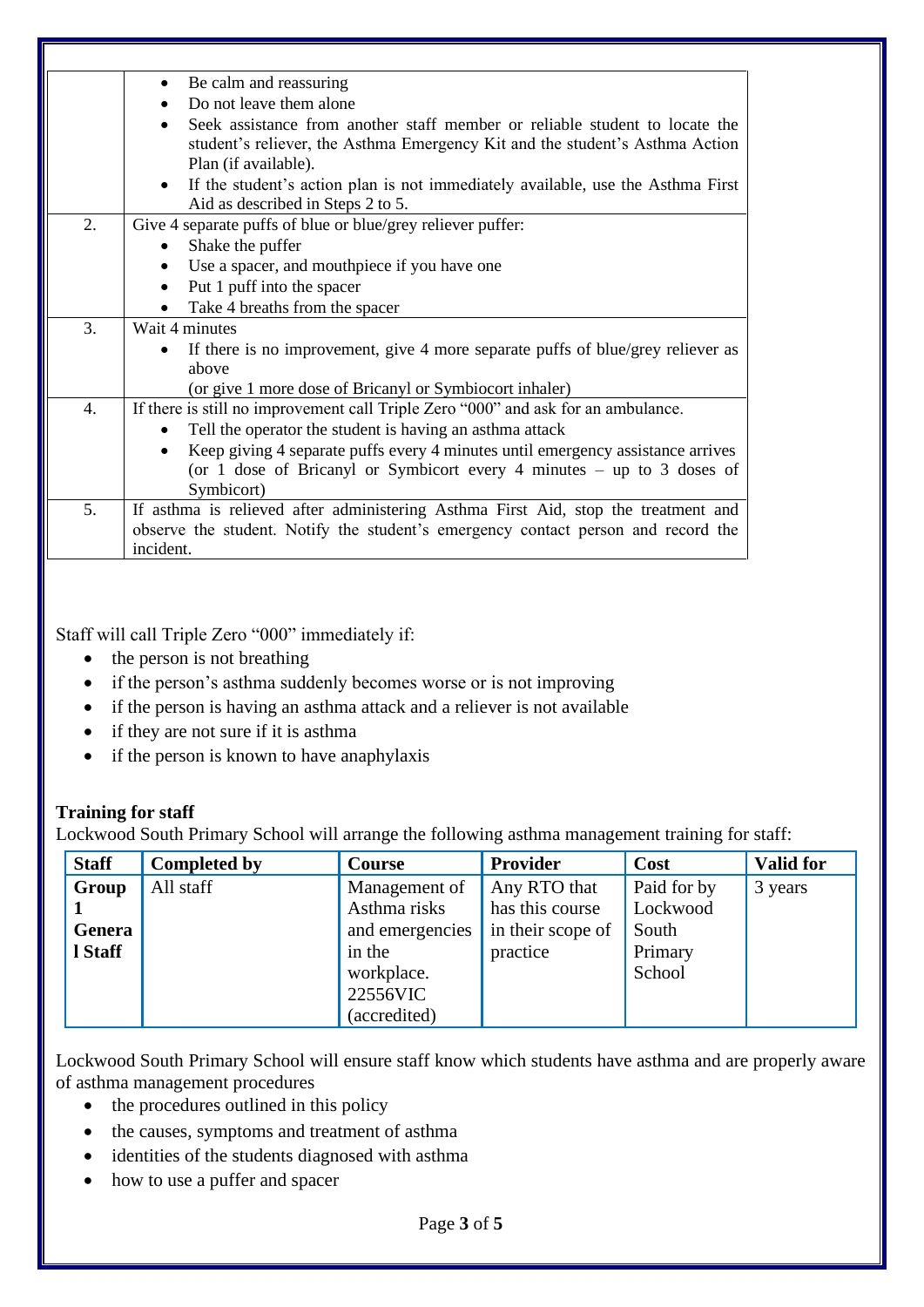- the location of:
	- o the Asthma Emergency Kits
	- o asthma medication which has been provided by parents for student use.

Lockwood South Primary School will also provide this policy to casual relief staff and volunteers who will be working with students and may also provide a briefing if the principal decides it is necessary depending on the nature of the work being performed.

## **Asthma Emergency Kit**

Lockwood South Primary School will provide and maintain additional Asthma Emergency Kits. Two of these kit's will be kept on school premises at the school first aid room. Other kits will be mobile for activities such as:

- vard duty
- camps and excursions.

The Asthma Emergency Kit will contain:

- at least 1 blue or blue/grey reliever medication such as Asmol, or Ventolin
- at least 2 spacer devices (for single person use only) to assist with effective inhalation of the blue or blue/grey reliever medication (Lockwood South Primary School will ensure spare spacers are available as replacements). Spacers will be stored in a dust proof container.
- clear written instructions on Asthma First Aid, including:
	- o how to use the medication and spacer devices
	- o steps to be taken in treating an asthma attack
- A record sheet/log for recording the details of an asthma first aid incident, such as the number of puffs administered.

The first aid officer will monitor and maintain the Asthma Emergency Kits. They will:

- ensure all contents are maintained and replaced where necessary
- regularly check the expiry date on the canisters of the blue or blue/grey reliever puffers and replace them if they have expired or a low on doses
- replace spacers in the Kits after each use (spacers are single-person use only)
- dispose of any previously used spaces.

The blue or blue/grey reliever medication in the Asthma Emergency Kits may be used by more than one student as long as they are used with a spacer. If the devices come into contact with someone's mouth, they will not be used again and will be replaced.

After each use of a blue or blue/grey reliever (with a spacer):

- remove the metal canister from the puffer (do not wash the canister)
- wash the plastic casing
- rinse the mouthpiece through the top and bottom under running water for at least 30 seconds
- wash the mouthpiece cover
- air dry then reassemble
- test the puffer to make sure no water remains in it, then return to the Asthma Emergency Kit.

## **Management of confidential medical information**

Confidential medical information provided to Lockwood South Primary School to support a student diagnosed with asthma will be:

- recorded on the student's file
- shared with all relevant staff so that they are able to properly support students diagnosed with asthma and respond appropriately if necessary.

## **Communication plan**